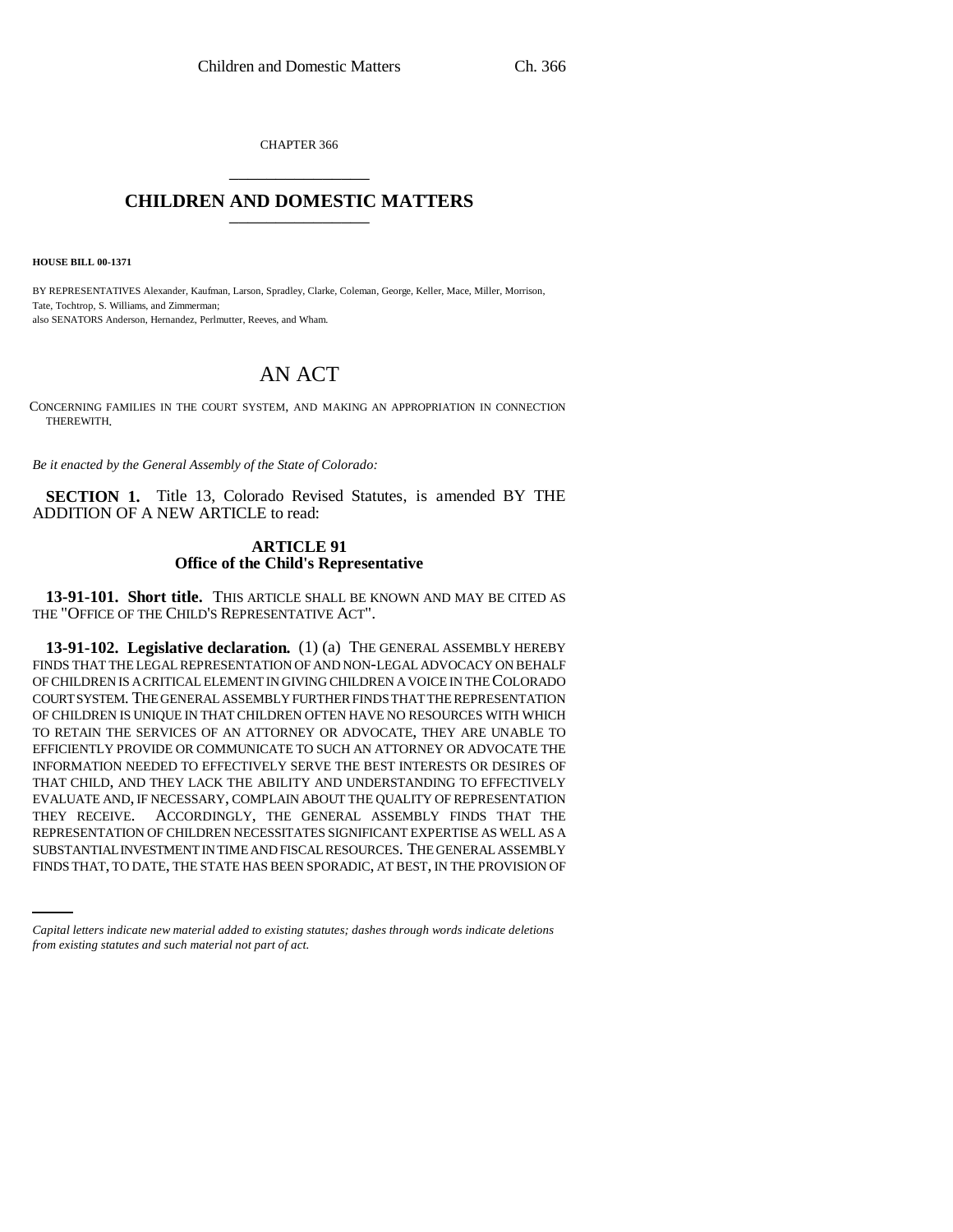QUALIFIED SERVICES AND FINANCIAL RESOURCES TO THIS DISADVANTAGED AND VOICELESS POPULATION.

(b) ACCORDINGLY, THE GENERAL ASSEMBLY HEREBY DETERMINES AND DECLARES THAT IT IS IN THE BEST INTERESTS OF THE CHILDREN OF THE STATE OF COLORADO, IN ORDER TO REDUCE NEEDLESS EXPENDITURES, ESTABLISH ENHANCED FUNDING RESOURCES, AND IMPROVE THE QUALITY OF REPRESENTATION AND ADVOCACY PROVIDED TO CHILDREN IN THE COLORADO COURT SYSTEM, THAT AN OFFICE OF THE CHILD'S REPRESENTATIVE BE ESTABLISHED IN THE STATE JUDICIAL DEPARTMENT.

(2) IT IS THE INTENT OF THE GENERAL ASSEMBLY THAT AN OFFICE OF THE CHILD'S REPRESENTATIVE SHALL BE ESTABLISHED PURSUANT TO THIS ARTICLE AND OPERATIONAL OVER THE COURSE OF A TWO-YEAR PERIOD. IT IS FURTHER THE INTENT OF THE GENERAL ASSEMBLY THAT A BOARD AND A DIRECTOR OF THE OFFICE SHALL BE APPOINTED AS SPECIFIED IN SECTION 13-91-104 AND THAT THE OPERATIONAL STRUCTURE OF THE OFFICE SHALL BE ESTABLISHED DURING FISCAL YEAR 2000-01. THE COSTS ASSOCIATED WITH THE ESTABLISHMENT OF THE OFFICE, INCLUDING THE ASSOCIATED FTE, SHALL BE PAID FOR BY A TRANSFER FROM THE STATE JUDICIAL, TRIAL COURTS, MANDATED COSTS LINE ITEM. IN ADDITION, IT IS THE INTENT OF THE GENERAL ASSEMBLY THAT, FOR FISCAL YEAR 2001-02 AND FISCAL YEARS THEREAFTER, AN APPROPRIATION SHALL BE MADE TO THE OFFICE OF THE CHILD'S REPRESENTATIVE IN THE STATE JUDICIAL DEPARTMENT FOR THE PURPOSE OF PAYMENT OF ALL FINANCIAL OBLIGATIONS PREVIOUSLY COVERED BY THE JUDICIAL DEPARTMENT, TRIAL COURTS, MANDATED COSTS LINE ITEM RELATING TO THE PROVISION OF THOSE LEGAL SERVICES TO CHILDREN THAT ARE ADDRESSED IN THIS ARTICLE.

**13-91-103. Definitions.** AS USED IN THIS ARTICLE, UNLESS THE CONTEXT OTHERWISE REQUIRES:

(1) "CHILD" MEANS A PERSON UNDER EIGHTEEN YEARS OF AGE.

(2) "CONTRACT ENTITY" MEANS A NONPROFIT ENTITY WITH WHICH THE STATE JUDICIAL DEPARTMENT MAY CONTRACT FOR THE COORDINATION AND SUPPORT OF CASA ACTIVITIES IN THE STATE OF COLORADO.

(3) "COURT-APPOINTED SPECIAL ADVOCATE" OR "CASA" MEANS A TRAINED VOLUNTEER APPOINTED BY THE COURT PURSUANT TO THE PROVISIONS OF PART 2 OF ARTICLE 1 OF TITLE 19, C.R.S., SECTION 14-10-116, C.R.S., OR TITLE 15, C.R.S., IN A JUDICIAL DISTRICT TO AID THE COURT BY PROVIDING INDEPENDENT AND OBJECTIVE INFORMATION, AS DIRECTED BY THE COURT, REGARDING CHILDREN INVOLVED IN ACTIONS BROUGHT PURSUANT TO SECTION 14-10-116, C.R.S., OR TITLE 15 OR 19, C.R.S.

(4) "GUARDIAN AD LITEM" OR "GAL" MEANS A PERSON APPOINTED BY A COURT TO ACT IN THE BEST INTERESTS OF A CHILD INVOLVED IN A PROCEEDING UNDER TITLE 19, C.R.S., OR THE "SCHOOL ATTENDANCE LAW OF 1963", SET FORTH IN ARTICLE 33 OF TITLE 22, C.R.S., AND WHO, IF APPOINTED TO REPRESENT A CHILD IN A DEPENDENCY OR NEGLECT PROCEEDING PURSUANT TO ARTICLE 3 OF TITLE 19,C.R.S., SHALL BE AN ATTORNEY-AT-LAW LICENSED TO PRACTICE IN COLORADO.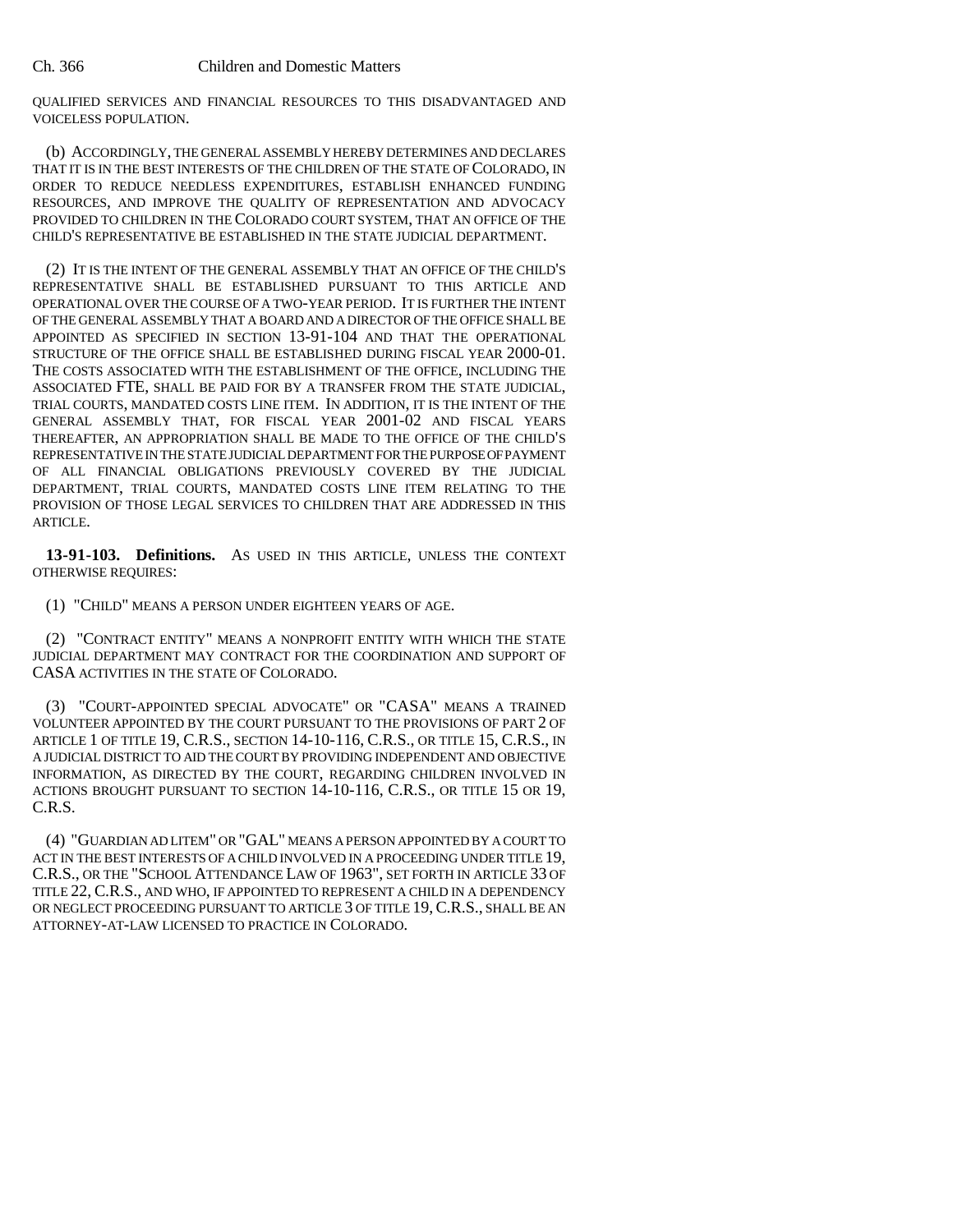(5) "LOCAL CASA PROGRAM" MEANS A CASA PROGRAM ESTABLISHED PURSUANT TO PART 2 OF ARTICLE 1 OF TITLE 19, C.R.S.

(6) "REPRESENTATIVE OF A CHILD" MEANS AN ATTORNEY APPOINTED BY A COURT PURSUANT TO SECTION 14-10-116, C.R.S., TO REPRESENT THE BEST INTERESTS OF A MINOR OR DEPENDENT CHILD.

**13-91-104. Office of the child's representative - board - qualifications of director.** (1) THE OFFICE OF THE CHILD'S REPRESENTATIVE IS HEREBY CREATED AND ESTABLISHED AS AN AGENCY OF THE JUDICIAL DEPARTMENT OF STATE GOVERNMENT. IT SHALL BE THE RESPONSIBILITY OF THE OFFICE OF THE CHILD'S REPRESENTATIVE TO WORK COOPERATIVELY WITH LOCAL JUDICIAL DISTRICTS, ATTORNEYS, AND ANY CONTRACT ENTITY IN ORDER TO FORM A PARTNERSHIP BETWEEN THOSE ENTITIES AND PERSONS AND THE STATE FOR THE PURPOSE OF ENSURING THE PROVISION OF UNIFORM, HIGH-QUALITY LEGAL REPRESENTATION AND NON-LEGAL ADVOCACY TO CHILDREN INVOLVED IN JUDICIAL PROCEEDINGS IN COLORADO.

(2) (a) THE COLORADO SUPREME COURT SHALL APPOINT A NINE-MEMBER CHILD'S REPRESENTATIVE BOARD, REFERRED TO IN THIS ARTICLE AS THE "BOARD". NO MORE THAN FIVE MEMBERS OF THE BOARD SHALL BE FROM THE SAME POLITICAL PARTY. THE MEMBERS OF THE BOARD SHALL BE REPRESENTATIVE OF EACH OF THE SIX CONGRESSIONAL DISTRICTS. THREE MEMBERS OF THE BOARD SHALL BE ATTORNEYS ADMITTED TO PRACTICE LAW IN THIS STATE WHO HAVE EXPERIENCE IN REPRESENTING CHILDREN AS GUARDIANS AD LITEM OR AS LEGAL REPRESENTATIVES OF CHILDREN. THREE MEMBERS OF THE BOARD SHALL BE CITIZENS OF COLORADO NOT ADMITTED TO PRACTICE LAW IN THIS STATE, WHO SHALL HAVE EXPERIENCE AT ADVOCATING FOR CHILDREN IN THE COURT SYSTEM. THREE MEMBERS OF THE BOARD SHALL BE CITIZENS OF THE STATE WHO ARE NOT ATTORNEYS AND WHO HAVE NOT SERVED AS COURT-APPOINTED SPECIAL ADVOCATES OR SPECIAL ADVOCATES.

(b) MEMBERS OF THE BOARD SHALL SERVE FOR TERMS OF FOUR YEARS; EXCEPT THAT, OF THE MEMBERS FIRST APPOINTED, FIVE SHALL SERVE FOR TERMS OF TWO YEARS. VACANCIES ON THE BOARD SHALL BE FILLED BY THE SUPREME COURT FOR THE REMAINDER OF ANY UNEXPIRED TERM. IN MAKING APPOINTMENTS TO THE BOARD, THE SUPREME COURT SHALL CONSIDER PLACE OF RESIDENCE, GENDER, RACE, AND ETHNIC BACKGROUND. THE SUPREME COURT SHALL ESTABLISH PROCEDURES FOR THE OPERATION OF THE BOARD.

(c) MEMBERS OF THE BOARD SHALL SERVE WITHOUT COMPENSATION BUT SHALL BE REIMBURSED FOR ACTUAL AND REASONABLE EXPENSES INCURRED IN THE PERFORMANCE OF THEIR DUTIES.

(d) ANY EXPENSES INCURRED FOR THE BOARD SHALL BE PAID FROM THE GENERAL OPERATING BUDGET OF THE OFFICE OF THE CHILD'S REPRESENTATIVE.

(3) THE BOARD SHALL HAVE THE FOLLOWING RESPONSIBILITIES:

(a) (I) TO APPOINT, AND DISCHARGE FOR CAUSE, A PERSON TO SERVE AS THE DIRECTOR OF THE OFFICE OF THE CHILD'S REPRESENTATIVE, REFERRED TO IN THIS SECTION AS THE "DIRECTOR".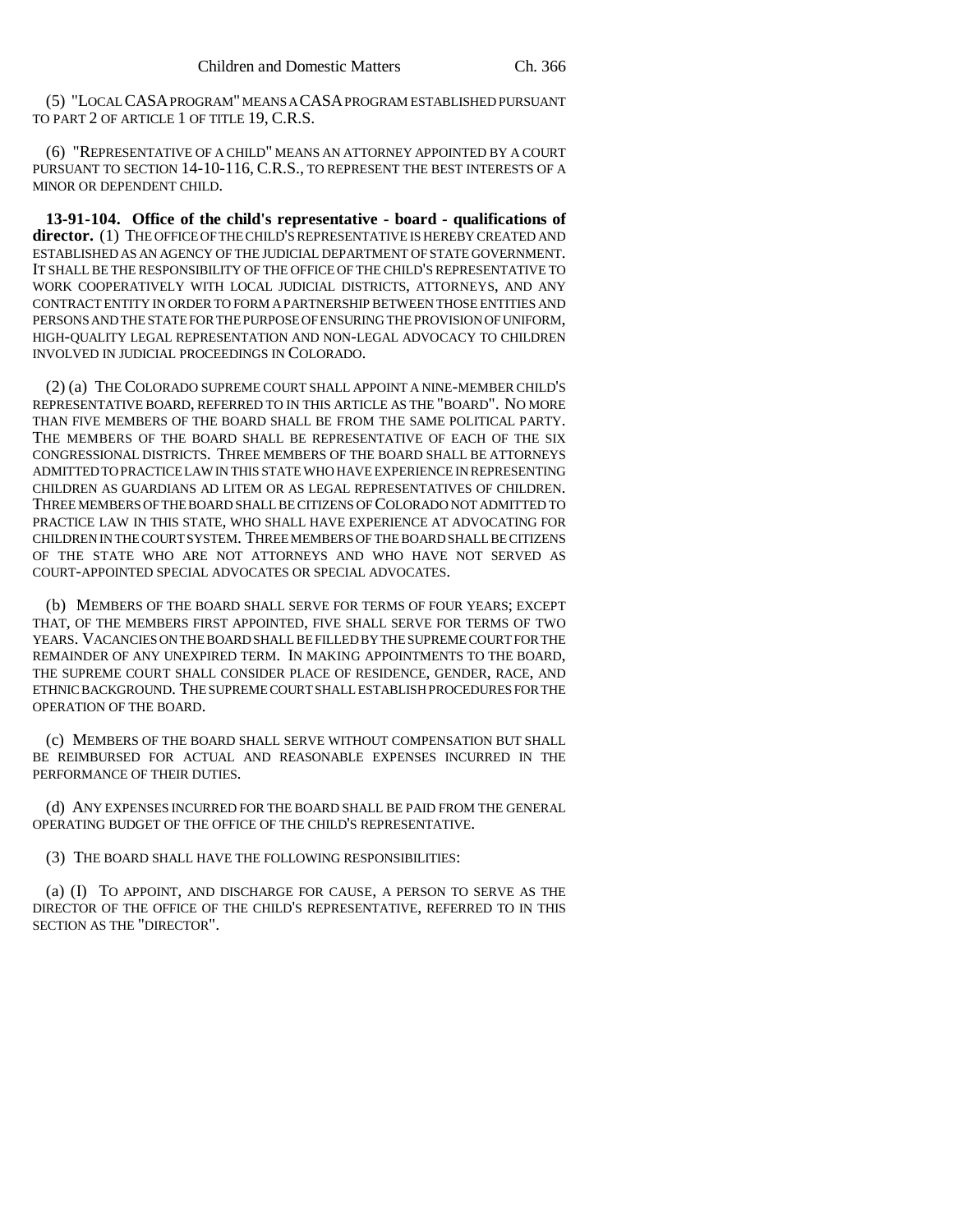(II) THE DIRECTOR SHALL HAVE BEEN LICENSED TO PRACTICE LAW IN THIS STATE FOR AT LEAST FIVE YEARS PRIOR TO APPOINTMENT AND SHALL BE FAMILIAR WITH THE UNIQUE DEMANDS OF REPRESENTING A CHILD IN THE COURT SYSTEM. THE DIRECTOR SHALL DEVOTE HIS OR HER FULL TIME TO THE PERFORMANCE OF HIS OR HER DUTIES AND SHALL NOT ENGAGE IN THE PRIVATE PRACTICE OF LAW.

(III) THE COMPENSATION OF THE DIRECTOR SHALL BE FIXED BY THE GENERAL ASSEMBLY AND MAY NOT BE REDUCED DURING THE TERM OF THE DIRECTOR'S APPOINTMENT.

(b) TO FILL ANY VACANCY IN THE DIRECTORSHIP FOR THE REMAINDER OF THE UNEXPIRED TERM;

(c) TO WORK COOPERATIVELY WITH THE DIRECTOR TO PROVIDE GOVERNANCE TO THE OFFICE OF THE CHILD'S REPRESENTATIVE, TO PROVIDE FISCAL OVERSIGHT OF THE GENERAL OPERATING BUDGET OF THE OFFICE OF THE CHILD'S REPRESENTATIVE, TO PARTICIPATE IN FUNDING DECISIONS RELATING TO THE PROVISION OF GAL, CASA, AND REPRESENTATIVE OF THE CHILD SERVICES THROUGHOUT THE STATE, AND TO ASSIST WITH THE DUTIES OF THE OFFICE OF THE CHILD'S REPRESENTATIVE CONCERNING GAL AND CASA TRAINING, AS NEEDED.

**13-91-105. Duties of the office of the child's representative - guardian ad litem programs - CASA programs.** (1) IN ADDITION TO ANY RESPONSIBILITIES ASSIGNED TO IT BY THE CHIEF JUSTICE, THE OFFICE OF THE CHILD'S REPRESENTATIVE SHALL:

(a) ENHANCE THE PROVISION OF GAL SERVICES IN COLORADO BY:

(I) ENSURING THE PROVISION AND AVAILABILITY OF HIGH-QUALITY, ACCESSIBLE TRAINING THROUGHOUT THE STATE FOR PERSONS SEEKING TO SERVE AS GUARDIANS AD LITEM AS WELL AS TO JUDGES AND MAGISTRATES WHO REGULARLY HEAR MATTERS INVOLVING CHILDREN AND FAMILIES;

(II) MAKING RECOMMENDATIONS TO THE CHIEF JUSTICE CONCERNING THE ESTABLISHMENT, BY RULE OR CHIEF JUSTICE DIRECTIVE, OF THE MINIMUM TRAINING REQUIREMENTS THAT AN ATTORNEY SEEKING TO SERVE AS A GUARDIAN AD LITEM SHALL MEET;

(III) MAKING RECOMMENDATIONS TO THE CHIEF JUSTICE CONCERNING THE ESTABLISHMENT, BY RULE OR CHIEF JUSTICE DIRECTIVE, OF STANDARDS TO WHICH ATTORNEYS SERVING AS GUARDIANS AD LITEM SHALL BE HELD, INCLUDING BUT NOT LIMITED TO MINIMUM PRACTICE STANDARDS, WHICH STANDARDS SHALL INCLUDE:

(A) INCORPORATION OF THE FEDERAL GUIDELINES FOR PERSONS SERVING AS GUARDIANS AD LITEM AS SET FORTH IN THE FEDERAL DEPARTMENT OF HEALTH AND HUMAN SERVICES' "ADOPTION 2002" GUIDELINES AND INCORPORATION OF THE GUIDELINES FOR GUARDIANS AD LITEM ADOPTED BY THE COLORADO BAR ASSOCIATION IN 1993;

(B) MINIMUM DUTIES OF GUARDIANS AD LITEM IN REPRESENTING CHILDREN INVOLVED IN JUDICIAL PROCEEDINGS;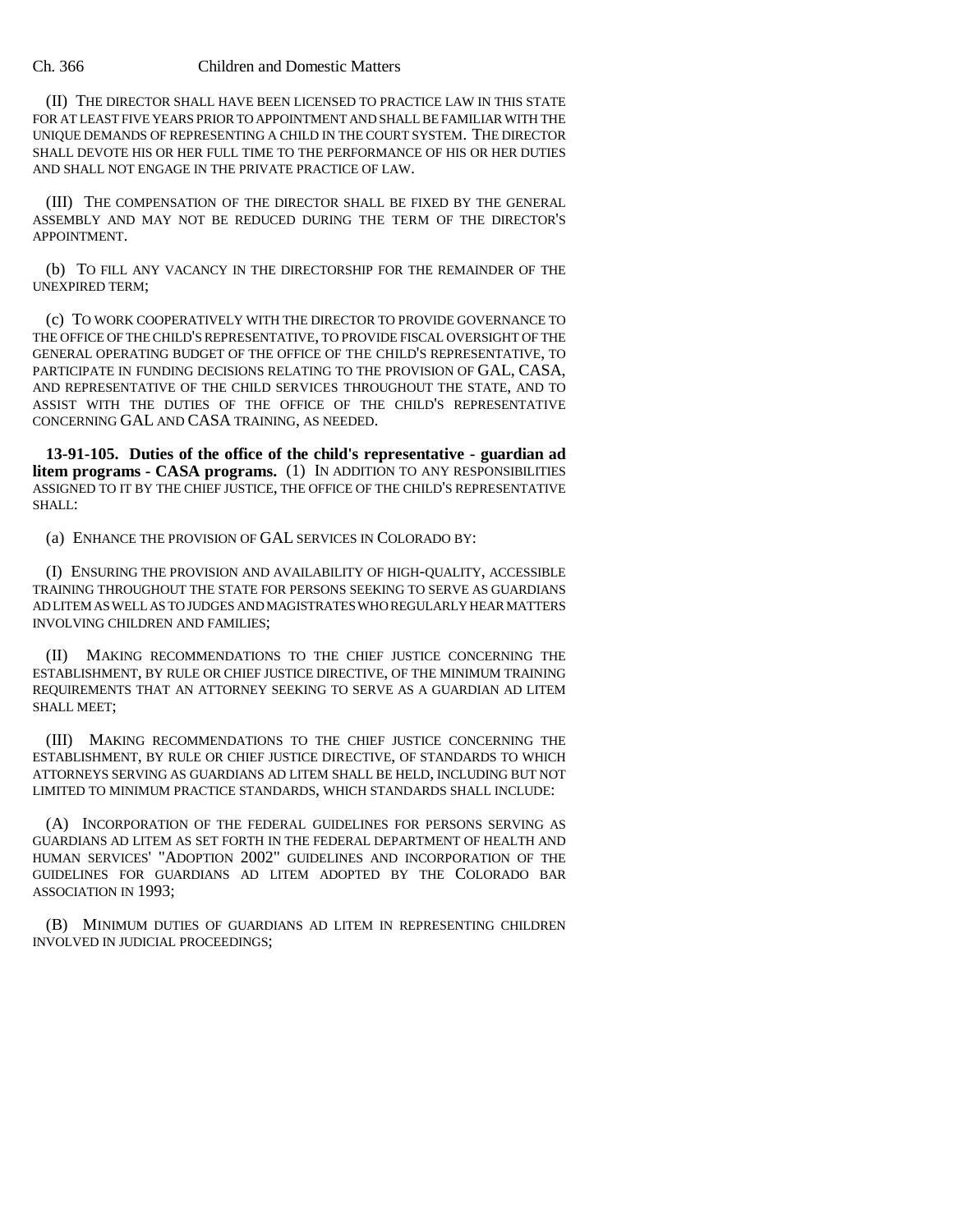(C) MINIMUM RESPONSIBILITIES OF GUARDIANS AD LITEM IN REPRESENTING CHILDREN INVOLVED IN JUDICIAL PROCEEDINGS; AND

(D) A DETERMINATION OF AN APPROPRIATE MAXIMUM-CASELOAD LIMITATION FOR PERSONS SERVING AS GUARDIANS AD LITEM;

(IV) OVERSEEING THE PRACTICE OF GUARDIANS AD LITEM TO ENSURE COMPLIANCE WITH ALL RELEVANT STATUTES, ORDERS, RULES, DIRECTIVES, POLICIES, AND PROCEDURES;

(V) WORKING COOPERATIVELY WITH THE CHIEF JUDGE IN EACH JUDICIAL DISTRICT OR GROUP OF JUDICIAL DISTRICTS TO JOINTLY ESTABLISH A LOCAL BODY TO OVERSEE THE PROVISION OF GUARDIAN AD LITEM SERVICES IN THAT JUDICIAL DISTRICT OR DISTRICTS, WHICH OVERSIGHT BODIES WOULD OPERATE AND REPORT DIRECTLY TO THE DIRECTOR CONCERNING THE PRACTICE OF GUARDIANS AD LITEM IN THAT JUDICIAL DISTRICT OR DISTRICTS PURSUANT TO OVERSIGHT PROCEDURES ESTABLISHED BY THE OFFICE OF THE CHILD'S REPRESENTATIVE;

(VI) ESTABLISHING FAIR AND REALISTIC STATE RATES BY WHICH TO COMPENSATE STATE-APPOINTED GUARDIANS AD LITEM, WHICH WILL TAKE INTO CONSIDERATION THE CASELOAD LIMITATIONS PLACED ON GUARDIANS AD LITEM AND WHICH WILL BE SUFFICIENT TO ATTRACT AND RETAIN HIGH-QUALITY, EXPERIENCED ATTORNEYS TO SERVE AS GUARDIANS AD LITEM;

(VII) SEEKING TO ENHANCE EXISTING FUNDING SOURCES FOR THE PROVISION OF HIGH-QUALITY GUARDIAN AD LITEM SERVICES IN COLORADO;

(VIII) STUDYING THE AVAILABILITY OF OR DEVELOPING NEW FUNDING SOURCES FOR THE PROVISION OF GUARDIAN AD LITEM SERVICES IN COLORADO, INCLUDING BUT NOT LIMITED TO, LONG-TERM POOLING OF FUNDS PROGRAMS;

(IX) ACCEPTING GRANTS, GIFTS, DONATIONS, AND OTHER NONGOVERNMENTAL CONTRIBUTIONS TO BE USED TO FUND THE WORK OF THE OFFICE OF THE CHILD'S REPRESENTATIVE RELATING TO GUARDIANS AD LITEM. SUCH GRANTS, GIFTS, DONATIONS, AND OTHER NONGOVERNMENTAL CONTRIBUTIONS SHALL BE CREDITED TO THE GUARDIAN AD LITEM FUND, CREATED IN SECTION 13-91-106 (1). MONEYS IN SUCH FUND SHALL BE SUBJECT TO ANNUAL APPROPRIATION BY THE GENERAL ASSEMBLY FOR THE PURPOSES OF THIS PARAGRAPH (a) AND FOR THE PURPOSES OF ENHANCING THE PROVISION OF GUARDIAN AD LITEM SERVICES IN COLORADO; AND

(X) EFFECTIVE JULY 1, 2001, ALLOCATING MONEYS APPROPRIATED TO THE OFFICE OF THE CHILD'S REPRESENTATIVE IN THE STATE JUDICIAL DEPARTMENT FOR THE PROVISION OF GAL SERVICES;

(b) ENHANCE THE CASA PROGRAM IN COLORADO BY:

(I) WORKING COOPERATIVELY WITH THE CONTRACT ENTITY TO ENSURE THE DEVELOPMENT OF LOCAL CASA PROGRAMS IN EACH JUDICIAL DISTRICT OR IN ADJACENT JUDICIAL DISTRICTS;

(II) SEEKING TO ENHANCE EXISTING FUNDING SOURCES AND TO DEVELOP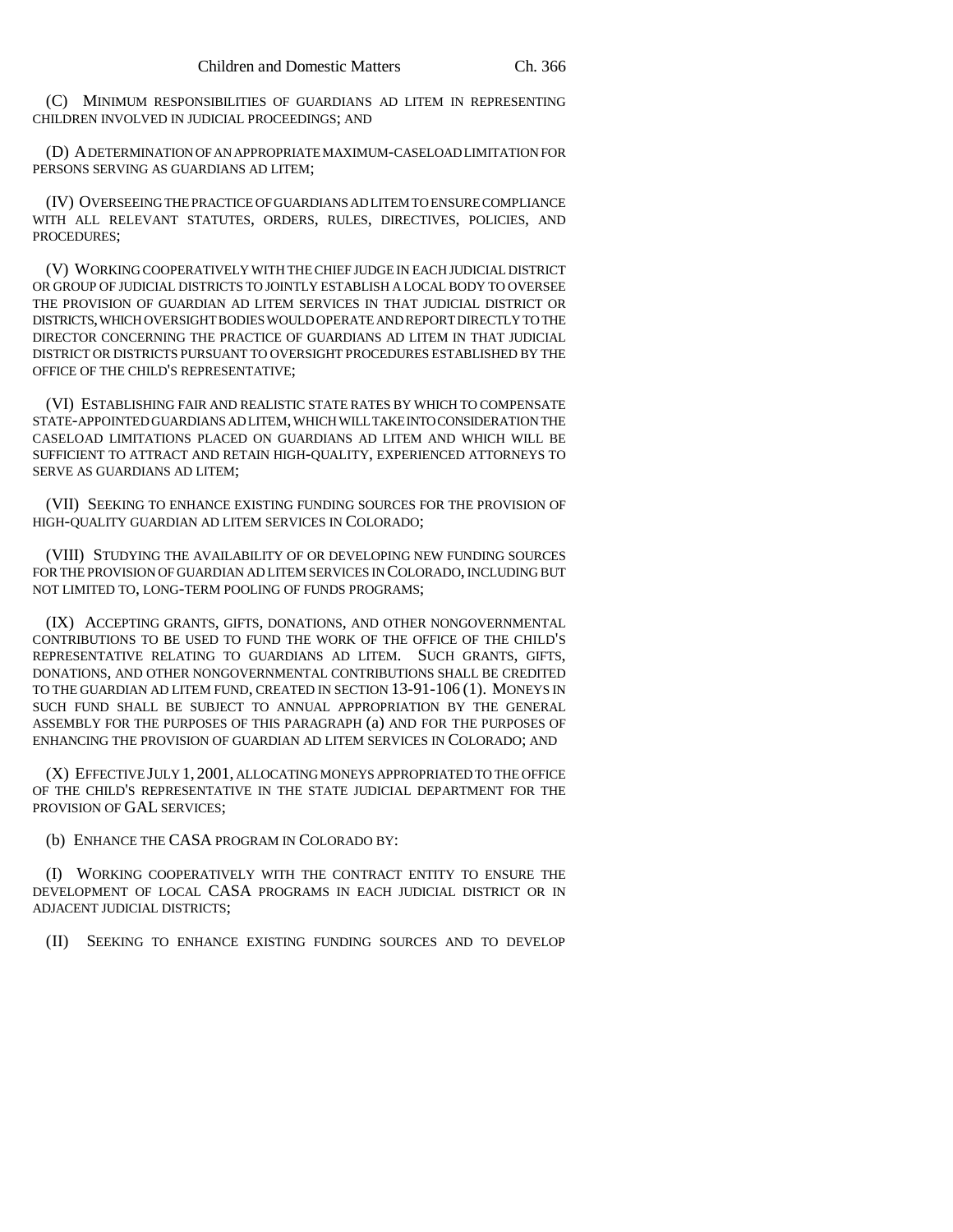PRIVATE-PUBLIC PARTNERSHIP FUNDING FOR THE PROVISION OF HIGH-QUALITY, VOLUNTEER LOCAL CASA PROGRAMS IN EACH JUDICIAL DISTRICT OR IN ADJACENT JUDICIAL DISTRICTS;

(III) STUDYING THE AVAILABILITY OF OR DEVELOPING NEW FUNDING SOURCES FOR CASA PROGRAMS, INCLUDING BUT NOT LIMITED TO LONG-TERM POOLING OF FUNDS PROGRAMS;

(IV) EFFECTIVE JULY 1, 2001, ALLOCATING MONEYS APPROPRIATED TO THE STATE JUDICIAL DEPARTMENT FOR CASA PROGRAMS TO LOCAL CASA PROGRAMS BASED UPON RECOMMENDATIONS MADE BY THE CONTRACT ENTITY;

(V) WORKING COOPERATIVELY WITH THE CONTRACT ENTITY TO ENSURE THE PROVISION AND AVAILABILITY OF HIGH-QUALITY, ACCESSIBLE TRAINING IN LOCATIONS OF THE STATE WHERE CASA PROGRAMS HAVE BEEN ESTABLISHED FOR THE BENEFIT OF PERSONS SEEKING TO SERVE AS CASA VOLUNTEERS AS WELL AS FOR JUDGES AND MAGISTRATES WHO REGULARLY HEAR MATTERS INVOLVING CHILDREN AND FAMILIES;

(VI) SERVING AS A RESOURCE TO THE CONTRACT ENTITY; AND

(VII) ACCEPTING GRANTS, GIFTS, DONATIONS, AND OTHER NONGOVERNMENTAL CONTRIBUTIONS TO BE USED TO FUND THE WORK OF THE OFFICE OF THE CHILD'S REPRESENTATIVE RELATING TO CASA PROGRAMS. SUCH GRANTS, GIFTS, DONATIONS, AND OTHER NONGOVERNMENTAL CONTRIBUTIONS SHALL BE CREDITED TO THE COURT-APPOINTED SPECIAL ADVOCATE FUND CREATED IN SECTION 13-91-106 (2). MONEYS IN SUCH FUND SHALL BE SUBJECT TO ANNUAL APPROPRIATION BY THE GENERAL ASSEMBLY FOR THE PURPOSES OF THIS PARAGRAPH (b) AND FOR THE PURPOSES OF THE LOCAL CASA PROGRAMS.

(c) ENHANCE THE PROVISION OF SERVICES IN COLORADO BY ATTORNEYS APPOINTED TO SERVE AS REPRESENTATIVES OF CHILDREN PURSUANT TO SECTION 14-10-116, C.R.S., BY:

(I) ENSURING THE PROVISION AND AVAILABILITY OF HIGH-QUALITY, ACCESSIBLE TRAINING THROUGHOUT THE STATE FOR ATTORNEYS SEEKING TO SERVE AS REPRESENTATIVES OF CHILDREN, AS WELL AS TO JUDGES AND MAGISTRATES WHO REGULARLY HEAR DOMESTIC MATTERS UNDER ARTICLE 10 OF TITLE 14, C.R.S.;

(II) MAKING RECOMMENDATIONS TO THE CHIEF JUSTICE CONCERNING THE ESTABLISHMENT, BY RULE OR CHIEF JUSTICE DIRECTIVE, OF THE MINIMUM TRAINING REQUIREMENTS THAT AN ATTORNEY SEEKING TO SERVE AS A REPRESENTATIVE OF A CHILD SHALL MEET;

(III) MAKING RECOMMENDATIONS TO THE CHIEF JUSTICE CONCERNING THE ESTABLISHMENT, BY RULE OR CHIEF JUSTICE DIRECTIVE, OF STANDARDS TO WHICH ATTORNEYS SERVING AS REPRESENTATIVES OF CHILDREN SHALL BE HELD;

(IV) OVERSEEING THE PRACTICE OF REPRESENTATIVES OF CHILDREN APPOINTED PURSUANT TO SECTION 14-10-116, C.R.S., TO ENSURE COMPLIANCE WITH ALL RELEVANT STATUTES, ORDERS, RULES, DIRECTIVES, POLICIES, AND PROCEDURES;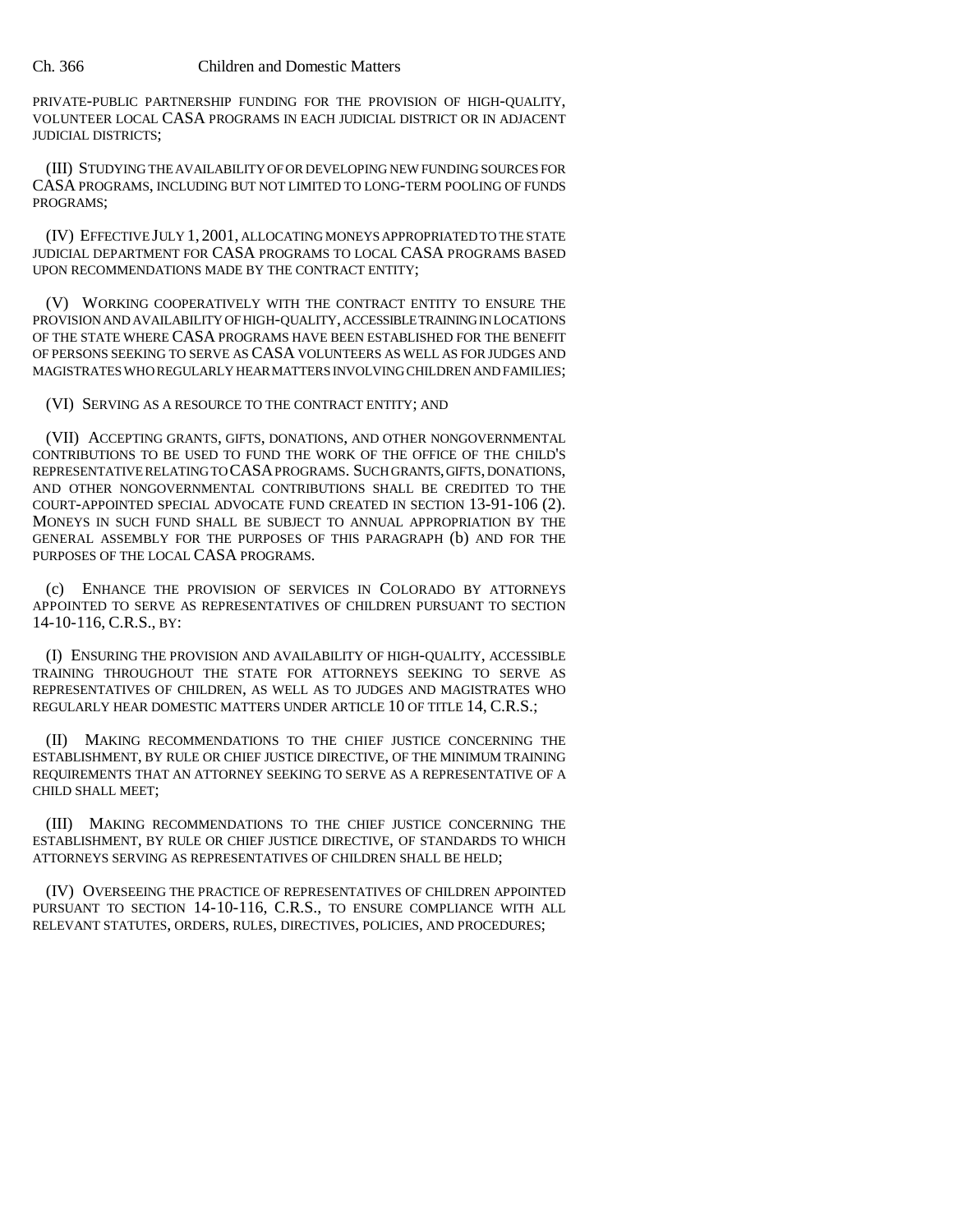(V) SEEKING TO ENHANCE EXISTING FUNDING SOURCES FOR AND STUDYING THE AVAILABILITY OF OR DEVELOPING NEW FUNDING SOURCES FOR THE PROVISION OF SERVICES BY COURT-APPOINTED REPRESENTATIVES OF CHILDREN;

(VI) EFFECTIVE JULY 1,2001, ALLOCATING MONEYS APPROPRIATED TO THE OFFICE OF THE CHILD'S REPRESENTATIVE IN THE STATE JUDICIAL DEPARTMENT FOR THE PROVISION OF SERVICES BY COURT-APPOINTED REPRESENTATIVES OF CHILDREN;

(d) ENFORCE, AS APPROPRIATE, THE PROVISIONS OF THIS SECTION;

(e) WORK COOPERATIVELY WITH THE JUDICIAL DISTRICTS TO ESTABLISH PILOT PROGRAMS DESIGNED TO ENHANCE THE QUALITY OF CHILD REPRESENTATIVES AT THE LOCAL LEVEL;

(f) DEVELOP MEASUREMENT INSTRUMENTS DESIGNED TO ASSESS AND DOCUMENT THE EFFECTIVENESS OF VARIOUS MODELS OF REPRESENTATION AND THE OUTCOMES ACHIEVED BY REPRESENTATIVES AND ADVOCATES FOR CHILDREN, INCLUDING COLLABORATIVE MODELS WITH LOCAL CASA PROGRAMS;

(g) CAUSE AN ANNUAL, INDEPENDENT FINANCIAL AUDIT TO BE PERFORMED ON THE FINANCIAL ASPECTS OF THE OFFICE OF THE CHILD'S REPRESENTATIVE, THE REPORTS FOR WHICH SHALL BE SUBMITTED TO THE MEMBERS OF THE GENERAL ASSEMBLY AND THE STATE COURT ADMINISTRATOR'S OFFICE, TOGETHER WITH THE REPORTS SPECIFIED IN PARAGRAPHS (h) AND (i) OF THIS SUBSECTION (1);

(h) CAUSE A PROGRAM REVIEW AND OUTCOME-BASED EVALUATION OF THE PERFORMANCE OF THE OFFICE OF THE CHILD'S REPRESENTATIVE TO BE CONDUCTED ANNUALLY TO DETERMINE WHETHER THE OFFICE IS EFFECTIVELY AND EFFICIENTLY MEETING THE GOALS OF IMPROVING CHILD AND FAMILY WELL-BEING AND THE DUTIES SET FORTH IN THIS SECTION, THE REPORTS FOR WHICH SHALL BE SUBMITTED TO THE MEMBERS OF THE GENERAL ASSEMBLY AND THE STATE COURT ADMINISTRATOR'S OFFICE, TOGETHER WITH THE REPORTS SPECIFIED IN PARAGRAPHS (g) AND (i) OF THIS SUBSECTION (1); AND

(i) REPORT THE ACTIVITIES OF THE OFFICE OF THE CHILD'S REPRESENTATIVE TO THE MEMBERS OF THE GENERAL ASSEMBLY AND TO THE STATE COURT ADMINISTRATOR'S OFFICE, TOGETHER WITH THE REPORTS SPECIFIED IN PARAGRAPHS (g) AND (h) OF THIS SUBSECTION (1), ON OR BEFORE SEPTEMBER 1, 2001, AND ON OR BEFORE SEPTEMBER 1 OF EACH YEAR THEREAFTER.

**13-91-106. Guardian ad litem fund - court-appointed special advocate fund - created.** (1) THERE IS HEREBY CREATED IN THE STATE TREASURY THE GUARDIAN AD LITEM FUND, REFERRED TO IN THIS SUBSECTION (1) AS THE "FUND". THE FUND SHALL CONSIST OF SUCH GENERAL FUND MONEYS AS MAY BE APPROPRIATED THERETO BY THE GENERAL ASSEMBLY AND ANY MONEYS RECEIVED PURSUANT TO SECTION 13-91-105 (1) (a) (IX). THE MONEYS IN THE FUND SHALL BE SUBJECT TO ANNUAL APPROPRIATION BY THE GENERAL ASSEMBLY TO THE STATE JUDICIAL DEPARTMENT FOR ALLOCATION TO THE OFFICE OF THE CHILD'S REPRESENTATIVE FOR THE PURPOSES OF FUNDING THE WORK OF THE OFFICE OF THE CHILD'S REPRESENTATIVE RELATING TO THE PROVISION OF GUARDIAN AD LITEM SERVICES AND FOR THE PROVISION OF GUARDIAN AD LITEM SERVICES IN COLORADO. ALL INTEREST DERIVED FROM THE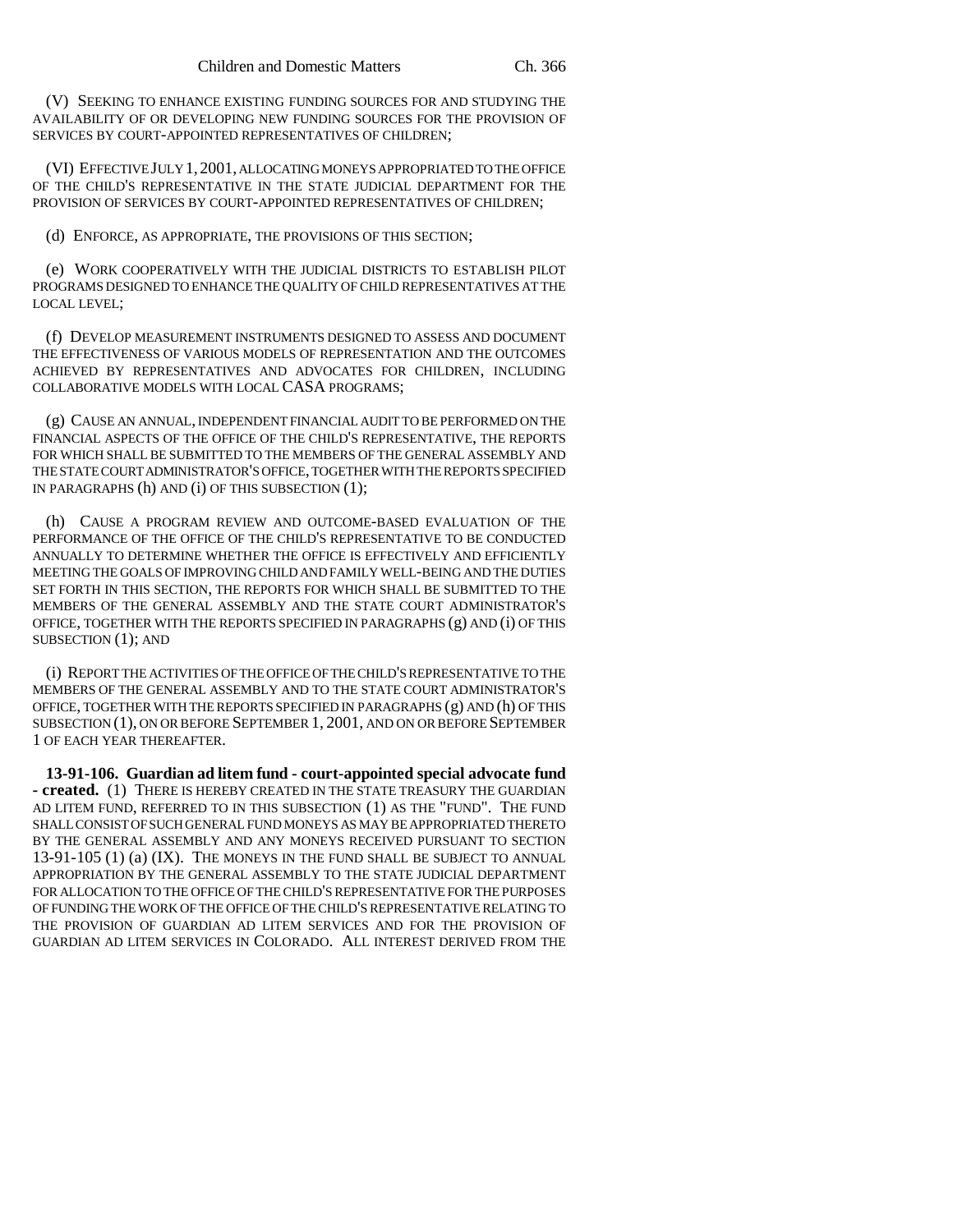DEPOSIT AND INVESTMENT OF MONEYS IN THE FUND SHALL BE CREDITED TO THE FUND. ANY MONEYS NOT APPROPRIATED SHALL REMAIN IN THE FUND AND SHALL NOT BE TRANSFERRED OR REVERT TO THE GENERAL FUND OF THE STATE AT THE END OF ANY FISCAL YEAR.

(2) THERE IS HEREBY CREATED IN THE STATE TREASURY THE COURT-APPOINTED SPECIAL ADVOCATE FUND REFERRED TO IN THIS SUBSECTION (2) AS THE "FUND". THE FUND SHALL CONSIST OF SUCH GENERAL FUND MONEYS AS MAY BE APPROPRIATED THERETO BY THE GENERAL ASSEMBLY AND ANY MONEYS RECEIVED PURSUANT TO SECTION 13-91-105 (1) (b) (VII). THE MONEYS IN THE FUND SHALL BE SUBJECT TO ANNUAL APPROPRIATION BY THE GENERAL ASSEMBLY TO THE STATE JUDICIAL DEPARTMENT FOR ALLOCATION TO THE OFFICE OF THE CHILD'S REPRESENTATIVE FOR THE PURPOSES OF FUNDING THE CASA PROGRAMS ESTABLISHED IN EACH JUDICIAL DISTRICT, OR IN ADJACENT JUDICIAL DISTRICTS, PURSUANT TO PART 2 OF ARTICLE 1 OF TITLE 19, C.R.S., AND THE WORK OF THE OFFICE OF THE CHILD'S REPRESENTATIVE RELATING TO THE ENHANCEMENT OF CASA PROGRAMS. ALL INTEREST DERIVED FROM THE DEPOSIT AND INVESTMENT OF MONEYS IN THE FUND SHALL BE CREDITED TO THE FUND. ANY MONEYS NOT APPROPRIATED SHALL REMAIN IN THE FUND AND SHALL NOT BE TRANSFERRED OR REVERT TO THE GENERAL FUND OF THE STATE AT THE END OF ANY FISCAL YEAR.

**13-91-107. Repeal of article.** THIS ARTICLE IS REPEALED, EFFECTIVE JULY 1, 2010.

**SECTION 2. Legislative declaration.** (1) The general assembly hereby finds and declares that legal matters relating to children frequently involve the court system. The general assembly further finds that the adversarial process inherent in the court system is often detrimental to the best interests of children in legal matters affecting children's lives. In addition, children and families in need of services may find themselves involved in the court system in multiple ways; however, due to the nature of the current judicial system, a judge hearing a juvenile or domestic matter may be unaware that the family has appeared before another judge on a different, but related, legal matter. Although the legal matters may stem from the same systemic family problems or issues, services provided to the family through the various court proceedings may be fragmented or duplicative and, accordingly, may not meet the family's needs in the most effective and efficient manner. Moreover, such an approach often results in a less optimal use of judicial resources than could otherwise be achieved through a coordinated family court. The general assembly hereby finds that a family court with a court case manager would provide a mechanism for the coordinated provision of services to families experiencing multiple legal issues and would better serve the needs of families in a more integrated, efficient, and effective manner.

(2) The general assembly hereby acknowledges and applauds the undertakings of the Colorado supreme court in studying and investigating the different models implemented throughout the country supporting the principles of a family court. The general assembly further supports and encourages the efforts of the judicial branch in implementing such principles toward improved delivery of judicial services to families in Colorado.

**SECTION 3.** 14-10-116 (1), Colorado Revised Statutes, is amended to read: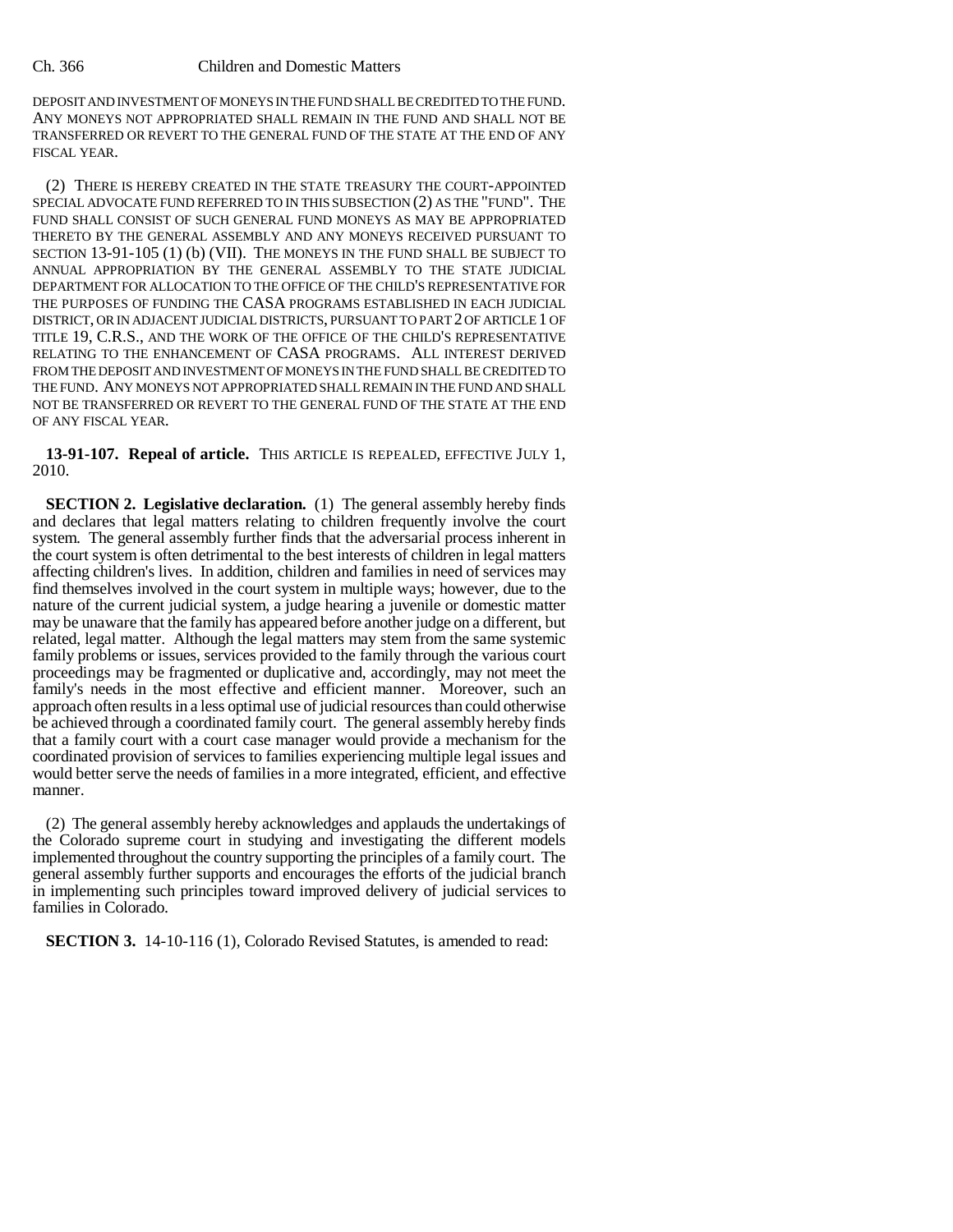**14-10-116. Appointments in domestic relations cases - representation of child - special advocates.** (1) The court may, upon the motion of either party or upon its own motion, appoint an individual for the parties' minor or dependent children or to assist the court in any domestic relations proceeding pursuant to subsection (2) of this section. The court shall set forth the duties of such individual in a written order of appointment, WHICH ORDER SHALL INCLUDE A REQUIREMENT THAT ANY ATTORNEY APPOINTED PURSUANT TO THIS SECTION TO SERVE AS EITHER A REPRESENTATIVE OF THE CHILD OR AS A SPECIAL ADVOCATE SHALL COMPLY WITH THE APPLICABLE PROVISIONS SET FORTH IN THE CHIEF JUSTICE DIRECTIVE 97-02, CONCERNING THE COURT APPOINTMENT OF GUARDIANS AD LITEM AND OTHER REPRESENTATIVES AND OF COUNSEL FOR CHILDREN AND INDIGENT PERSONS IN TITLES 14, 15, 19 (DEPENDENCY AND NEGLECT ONLY), 22, AND 27, C.R.S., AND ANY SUBSEQUENT CHIEF JUSTICE DIRECTIVE OR OTHER PRACTICE STANDARDS ESTABLISHED BY RULE OR DIRECTIVE OF THE CHIEF JUSTICE PURSUANT TO SECTION 13-91-105 (1) (a), C.R.S., CONCERNING THE DUTIES OR RESPONSIBILITIES OF GUARDIANS AD LITEM AND SPECIAL ADVOCATES IN LEGAL MATTERS AFFECTING CHILDREN. In no instance may the same person serve as both the child's representative pursuant to paragraph (a) of subsection (2) of this section and as the special advocate pursuant to paragraph (b) of subsection (2) of this section.

**SECTION 4.** 19-1-111, Colorado Revised Statutes, is amended BY THE ADDITION OF A NEW SUBSECTION to read:

**19-1-111. Appointment of guardian ad litem.** (6) ANY PERSON APPOINTED TO SERVE AS A GUARDIAN AD LITEM PURSUANT TO THIS SECTION SHALL COMPLY WITH THE PROVISIONS SET FORTH IN THE CHIEF JUSTICE DIRECTIVE 97-02, CONCERNING THE COURT APPOINTMENT OF GUARDIANS AD LITEM AND OTHER REPRESENTATIVES AND OF COUNSEL FOR CHILDREN AND INDIGENT PERSONS IN TITLES 14, 15, 19 (DEPENDENCY AND NEGLECT ONLY), 22, AND 27, C.R.S., AND ANY SUBSEQUENT CHIEF JUSTICE DIRECTIVE OR OTHER PRACTICE STANDARDS ESTABLISHED BY RULE OR DIRECTIVE OF THE CHIEF JUSTICE PURSUANT TO SECTION 13-91-105, C.R.S., CONCERNING THE DUTIES OR RESPONSIBILITIES OF GUARDIANS AD LITEM IN LEGAL MATTERS AFFECTING CHILDREN.

**SECTION 5. Appropriation - adjustment in 2000 long bill.** (1) In addition to any other appropriation, there is hereby appropriated, out of any moneys in the general fund not otherwise appropriated, to the state judicial department for allocation to the office of the child's representative established in article 91 of title 13, Colorado Revised Statutes, for the fiscal year beginning July 1, 2000, the sum of one hundred forty-seven thousand six hundred fifty-nine dollars (\$147,659) and 3.0 FTE, or so much thereof as may be necessary, for the implementation of this act.

(2) For the implementation of this act, appropriations made in the annual general appropriation act for the fiscal year beginning July 1, 2000, shall be adjusted as follows: The appropriation to the judicial department, trial courts, for mandated costs, is reduced by one hundred forty-seven thousand six hundred fifty-nine dollars (\$147,659) general fund.

**SECTION 6. Effective date.** This act shall take effect July 1, 2000.